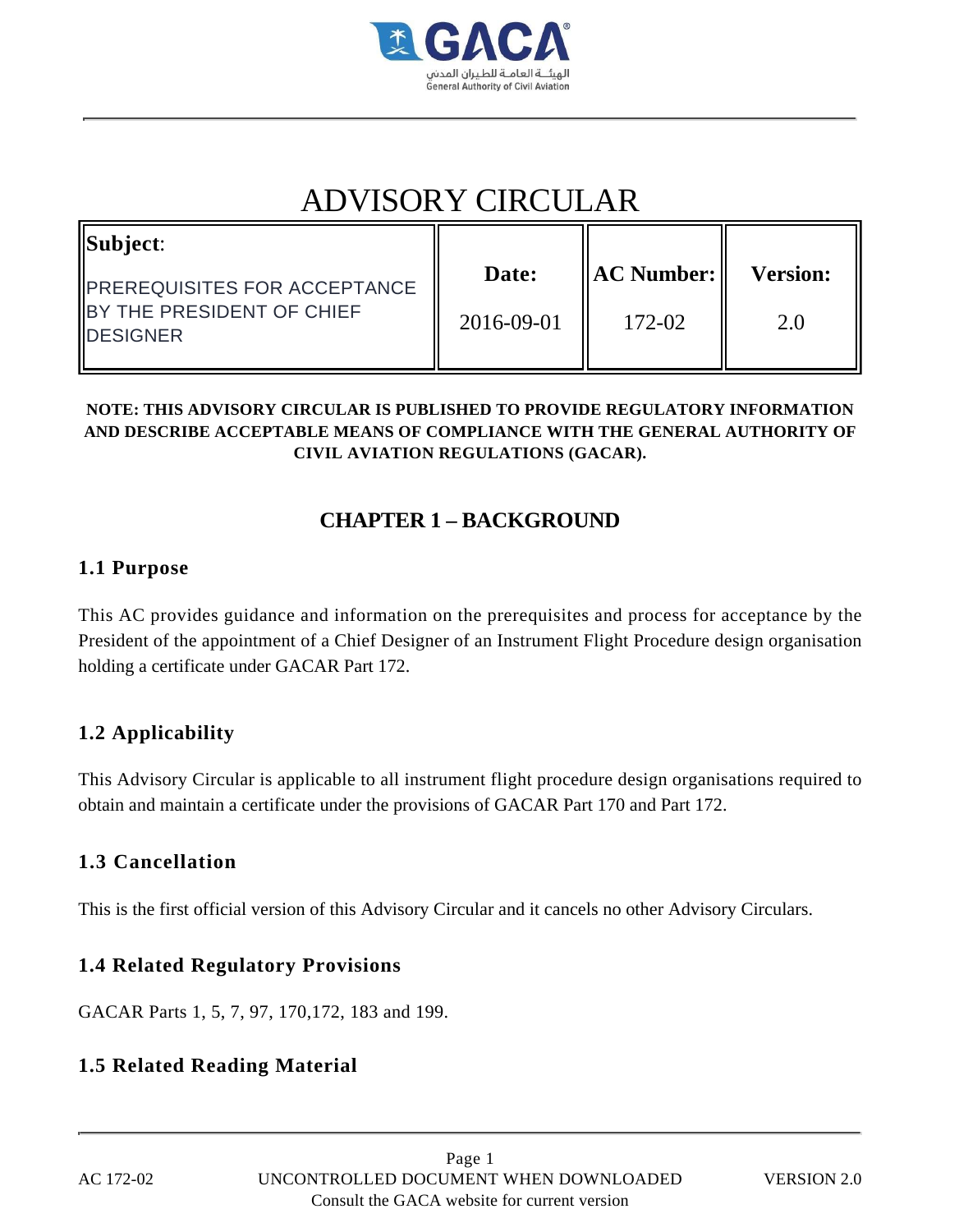

(a)Advisory Circular AC172-01; (b)ICAO Annexes 2, 4, 11 and 15;

(c)ICAO PANS-OPS Doc 8168 Volume II (Construction of Visual and Instrument Flight Procedures);

(d)ICAO Template Manual for Holding, Reversal and Racetrack Procedures, (Doc 9371);

(e)ICAO Required Navigation Performance Authorization Required Procedure Design Manual (Doc 9905) (f)ICAO Collision Risk Manual (CRM) (Doc 9274); (g)ICAO Quality Assurance Manual for Flight Procedure Design (Doc 9906):

(1)Volume 1 – Flight Procedure Design Quality Assurance System;

(2)Volume 2 – Flight Procedure Designer Training;

(3)Volume 3 – Flight Procedure Design Software Validation;

(4)Volume 4 – Flight Procedures Design Construction (to be developed);

(5)Volume 5 – Validation of Instrument Flight Procedures; and

(6)Volume 6 – Flight Validation Pilot Training and Evaluation; (h)ICAO Instrument Flight Procedures Construction Manual (Doc 9368); (i)ICAO Continuous Descent Manual of Procedure (Doc 9931); (j)ICAO Performance Based Navigation Manual (Doc 9613); and (k)ICAO Manual on All Weather Operations (Doc 9365).

# **1.6 Definitions of Terms Used in this Advisory Circular**

Affected parties should refer to Subpart A of GACAR Part 1 for a full listing of defined terms used in the new GACAR and specifically those related to safety management. This Advisory Circular introduces several additional definitions to aid in a common understanding of the ideas presented in this document. In cases where the definitions in this document differ from an identical term defined in GACAR Part 1, the definition in GACAR Part 1 will prevail when interpreting regulatory requirements.

# **1.7 Approval**

This Advisory Circular has been approved for publication by the Assistant President, Safety, Security and Air Transport (SS&AT) Sector of the General Authority of Civil Aviation.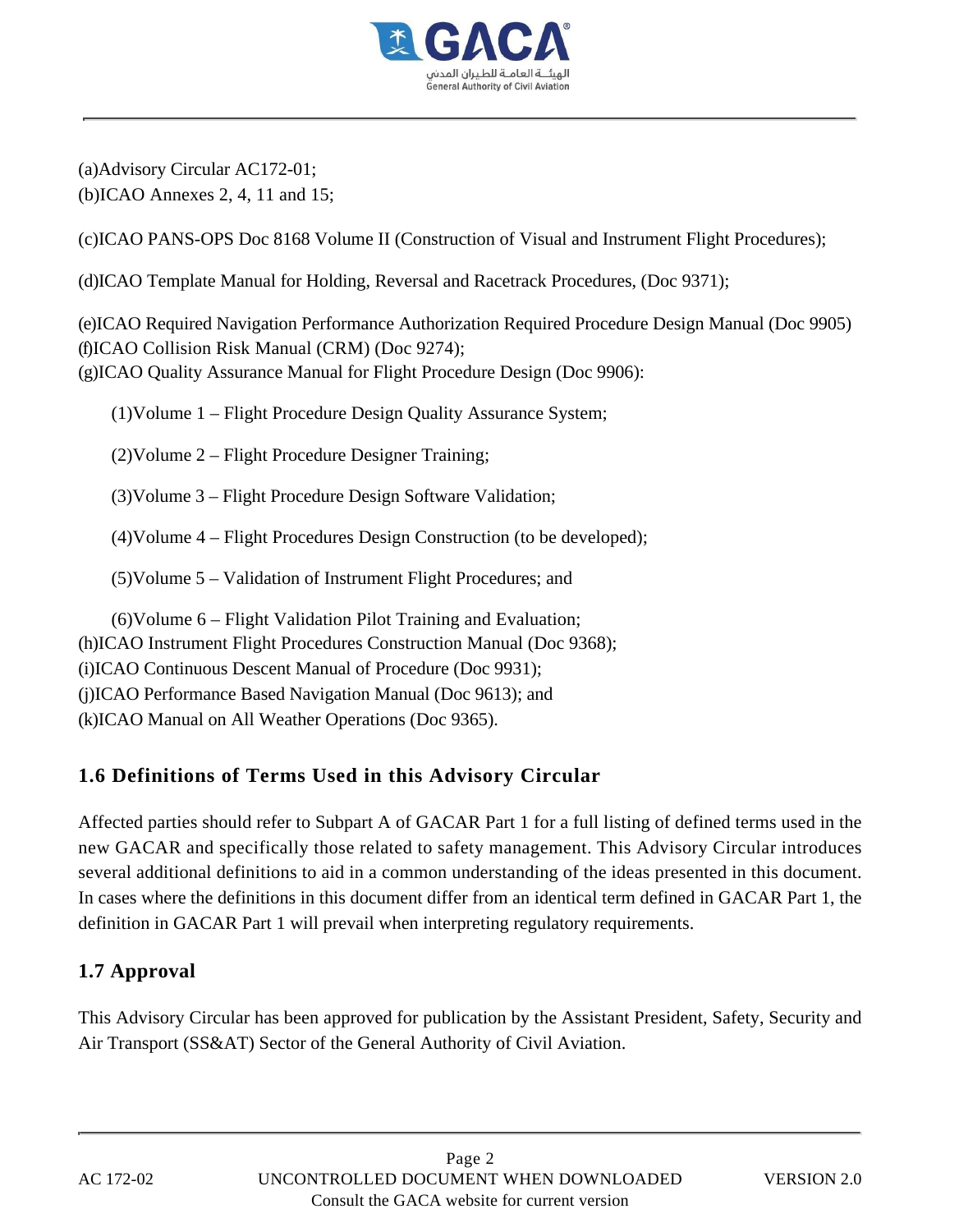

# **CHAPTER 2 - APPROVAL OF APPOINTMENT OF CHIEF DESIGNER**

### **2.1 Background**

2.1.1 The holder of a procedure design certificate is required under GACAR Part 172 to appoint a Chief Designer and that appointment must be accepted by the President. This AC sets out the information that is required to enable GACA SS&AT to consider an application for acceptance and the method GACA SS&AT may use to assess an application.

### **2.2 Applications**

2.2.1 An application may be made by an instrument flight procedure design organisation that is the holder of a procedure design certificate, or has applied for a procedure design certificate.

2.2.2 The application, in writing, must include:

·The name of the instrument flight procedure design organisation

·The name of the person appointed as Chief Designer

·Details of the Chief Designer's relevant qualifications and experience.

2.2.3 The application must address all relevant requirements of GACA Part 172, and in particular should specifically detail the manner in which the certificate holder will ensure that the Chief Designer's functions and duties are performed.

### **2.3 Acceptance Process**

2.3.1 GACA SS&AT will consider an application for approval in two stages.

2.3.2 An initial assessment will be made of the written application. If it is determined from that assessment that the Chief Designer possesses appropriate qualifications and experience, GACA SS&AT will proceed to the second stage, which will be an interview.

### **2.4 Assessment**

2.4.1 GACA SS&AT will assess the Chief Designer's qualifications & experience in the following areas: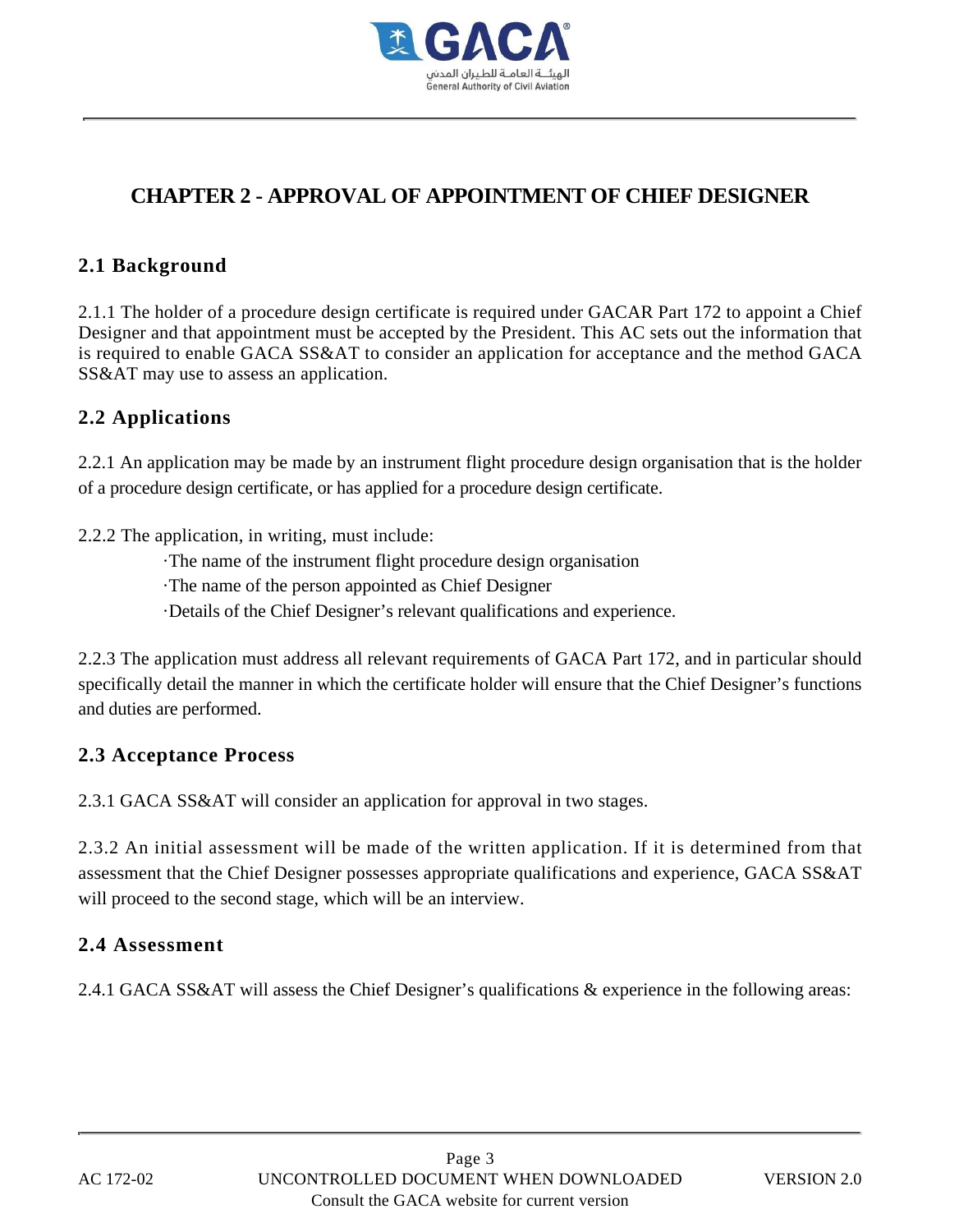

# **QUALIFICATIONS**

| Basic qualification | Evidence of completion of an approved PANS-OPS course must be<br>provided.                                                                                                                                            |
|---------------------|-----------------------------------------------------------------------------------------------------------------------------------------------------------------------------------------------------------------------|
| Advanced training   | Evidence of advanced training must be provided. It is expected that a<br>person appointed as Chief Designer will have completed a number of<br>advanced or refresher courses after gaining the initial qualification. |
|                     | Details of attendance and participation in relevant conferences including<br>papers presented etc., should be included.                                                                                               |
|                     |                                                                                                                                                                                                                       |

#### **RELEVANT EXPERIENCE**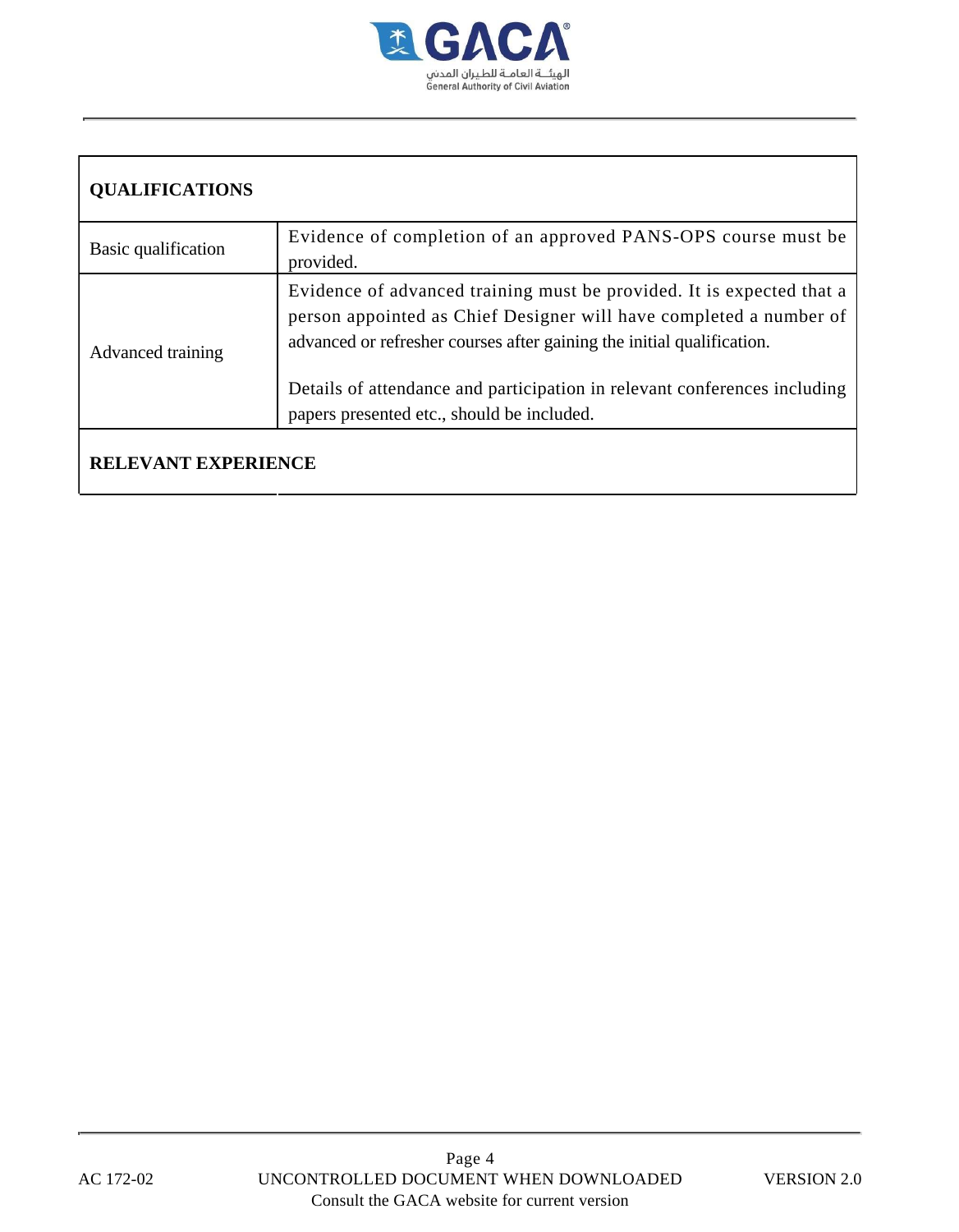

| Procedure design | Details of the Chief Designer's procedure design experience should be<br>detailed.                                                                                                                                                                                                                                                                                                                                                                                                                                                                                                                                                         |
|------------------|--------------------------------------------------------------------------------------------------------------------------------------------------------------------------------------------------------------------------------------------------------------------------------------------------------------------------------------------------------------------------------------------------------------------------------------------------------------------------------------------------------------------------------------------------------------------------------------------------------------------------------------------|
|                  | The Chief Designer must demonstrate experience in the design of each type<br>of procedure for which he/she will be responsible. Experience shall be<br>assessed by GACA SS&AT as sufficient for the Chief Designer to<br>competently fulfil the duties and function of a Chief Designer.                                                                                                                                                                                                                                                                                                                                                   |
|                  | It is expected that the experience required for a Chief Designer to achieve<br>competency would not normally be less than 2 years full-time experience in<br>procedure design involving the design of a considerable number of<br>individual procedures.                                                                                                                                                                                                                                                                                                                                                                                   |
|                  | The assessment of design experience relative to a particular type of<br>procedure will take into account the number of approaches that an<br>"experienced" designer is likely to design in the normal course of his/her<br>duties. For example, the number of ILS designs that an "experienced"<br>designer may have completed may be limited, but, taken in the context of<br>the designer's overall experience, may be assessed an satisfactory. Similarly<br>a designer may be "experienced" in new types of procedures that because of<br>their recent development only a relatively small number of procedures have<br>been designed. |
|                  | Design of procedures in other countries, and to other design criteria (e.g.<br>TERPS), may be taken into account in the assessment of the Chief<br>Designer's overall experience, but GACA SS&AT must be satisfied that<br>the Chief Designer possesses detailed knowledge and experience in<br>PANS-OPS procedures and design rules & procedures applicable in Saudi<br>Arabia.                                                                                                                                                                                                                                                           |
|                  | In the case of a Chief Designer who has extensive experience but limited<br>recent experience GACA SS&AT may take into consideration appropriate<br>recent training or other measures that the Chief Designer has taken to ensure<br>that he is fully conversant with current procedure design and has adequate<br>recent "hands-on" design experience.                                                                                                                                                                                                                                                                                    |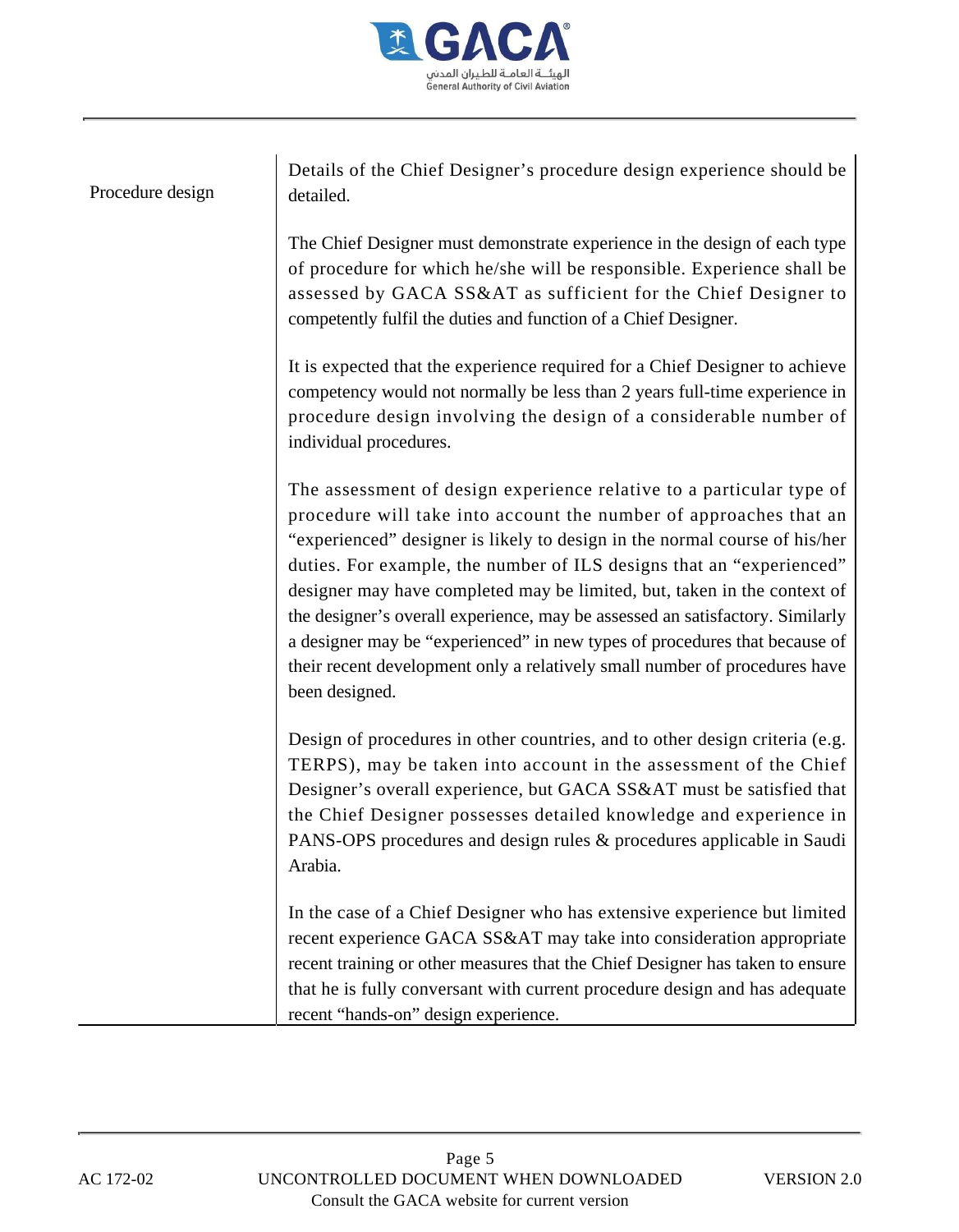

| Supervision &<br>Management                                                             | The role of Chief Designer involves accepting responsibility for the work of<br>other persons, including designers, and the effective management of an<br>organisation and design work. A Chief Designer must demonstrate design<br>experience in a supervisory role and/or equivalent supervisory or<br>management experience in a related industry.                                                                                                                                                                                                                          |  |  |
|-----------------------------------------------------------------------------------------|--------------------------------------------------------------------------------------------------------------------------------------------------------------------------------------------------------------------------------------------------------------------------------------------------------------------------------------------------------------------------------------------------------------------------------------------------------------------------------------------------------------------------------------------------------------------------------|--|--|
| Relevant operational<br>experience                                                      | It is expected that a Chief Designer will possess experience in a relevant<br>operational environment enabling them to apply design criteria with due<br>regard to operational circumstances. Suitable experience will include<br>experience as an instrument rated pilot, or navigator on IFR operations. In<br>cases where the Chief Designer does not have such experience, evidence<br>must be produced to satisfy GACA SS&AT that equivalent other<br>experience has been gained which enables the Chief Designer to properly<br>fulfil all the duties of Chief Designer. |  |  |
| <b>KNOWLEDGE</b> (the following criteria will normally be assessed during an interview) |                                                                                                                                                                                                                                                                                                                                                                                                                                                                                                                                                                                |  |  |
| Current procedure<br>design practices                                                   | A Chief Designer must demonstrate a high standard of detailed knowledge<br>in respect of instrument flight procedure design.                                                                                                                                                                                                                                                                                                                                                                                                                                                   |  |  |
| Saudi Arabian<br>Operations                                                             | A Chief Designer must demonstrate a thorough knowledge of Saudi<br>Arabian operating rules & procedures as contained in the GACARs and<br>associated documents.                                                                                                                                                                                                                                                                                                                                                                                                                |  |  |
| <b>GACAR</b> Part 172                                                                   | The Chief Designer must demonstrate a thorough knowledge of GACAR<br>Part 172 – Instrument Flight Procedure Design, including the requirements<br>for:<br>·Staff qualifications & minimum experience<br>·Supervision of staff<br>$\cdot$ Recency                                                                                                                                                                                                                                                                                                                               |  |  |
| PANS-OPS                                                                                | Detailed knowledge in the principles and practice of design in accordance<br>with the rules contained in ICAO Doc 8168 is required.                                                                                                                                                                                                                                                                                                                                                                                                                                            |  |  |
| <b>Navigation Systems</b>                                                               | A Chief Designer must demonstrate a thorough understanding of the<br>principles of operation of relevant ground and space-based navigation<br>systems.                                                                                                                                                                                                                                                                                                                                                                                                                         |  |  |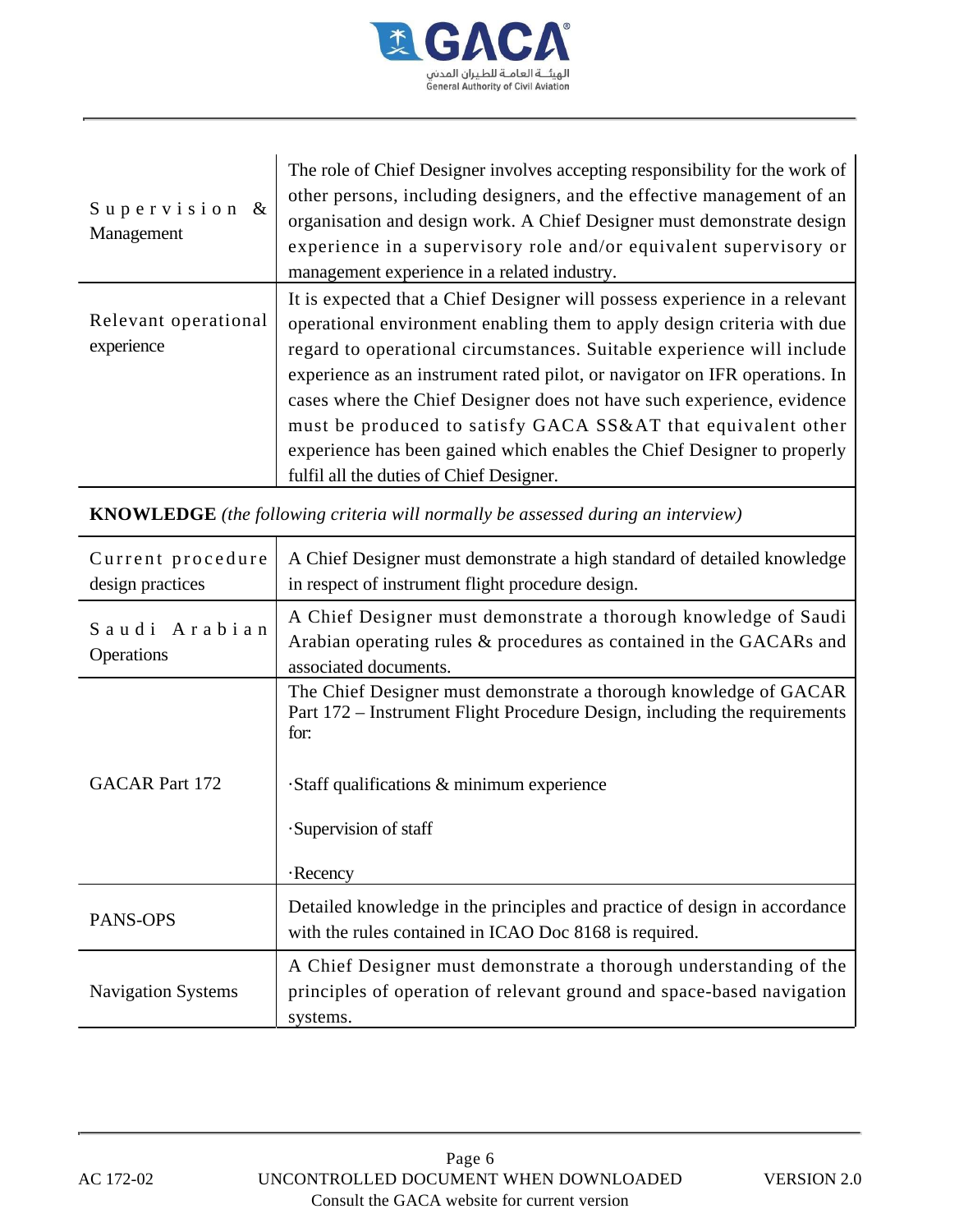

| Company operating<br>procedures.             | At interview the Chief Designer must demonstrate that he is fully<br>conversant with the organisation's operations manual. In general it is<br>expected that except, in matters of detail, the Chief Designer can<br>demonstrate this knowledge without reference to the operations manual.<br>The Chief Designer must demonstrate detailed knowledge of all company<br>operating procedures including: |
|----------------------------------------------|---------------------------------------------------------------------------------------------------------------------------------------------------------------------------------------------------------------------------------------------------------------------------------------------------------------------------------------------------------------------------------------------------------|
|                                              | Data management & control                                                                                                                                                                                                                                                                                                                                                                               |
|                                              | · Verification of designs                                                                                                                                                                                                                                                                                                                                                                               |
|                                              | ·Record keeping                                                                                                                                                                                                                                                                                                                                                                                         |
|                                              | · Environmental requirements                                                                                                                                                                                                                                                                                                                                                                            |
|                                              | ·Publishing standards                                                                                                                                                                                                                                                                                                                                                                                   |
|                                              | ·Validation requirements                                                                                                                                                                                                                                                                                                                                                                                |
|                                              | ·Procedure maintenance                                                                                                                                                                                                                                                                                                                                                                                  |
|                                              | A Chief Designer must demonstrate a high standard of knowledge of and a<br>commitment to the principle of a Safety Management System.                                                                                                                                                                                                                                                                   |
| Company safety                               |                                                                                                                                                                                                                                                                                                                                                                                                         |
| management system                            | The Chief Designer must have a thorough knowledge of the company safety                                                                                                                                                                                                                                                                                                                                 |
|                                              | management system and be able to discuss action appropriate to typical<br>safety management issues.                                                                                                                                                                                                                                                                                                     |
| Responsibilities as<br><b>Chief Designer</b> | The Chief Designer must have a thorough understanding of the<br>responsibilities of a Chief Designer. The assessment will include the ability<br>of the Chief Designer to manage staff, including unqualified persons and<br>support staff, and to conduct periodic assessment of staff competence.                                                                                                     |

### **2.5 Acceptance**

2.5.1 If GACA SS&AT accepts an appointment the applicant will be advised in writing and the Chief Designer will be issued a notice of acceptance of appointment. The notice of acceptance will contain:

- ·The name of the person accepted by the President as Chief Designer;
- ·The name of the organisation holding a procedure design certificate in respect of which the appointment is made;
- ·Any conditions that the President may impose.
- 2.5.2 The acceptance is not transferable.
- 2.5.3 The acceptance will remain valid unless withdrawn by GACA SS&AT, a person ceases to occupy